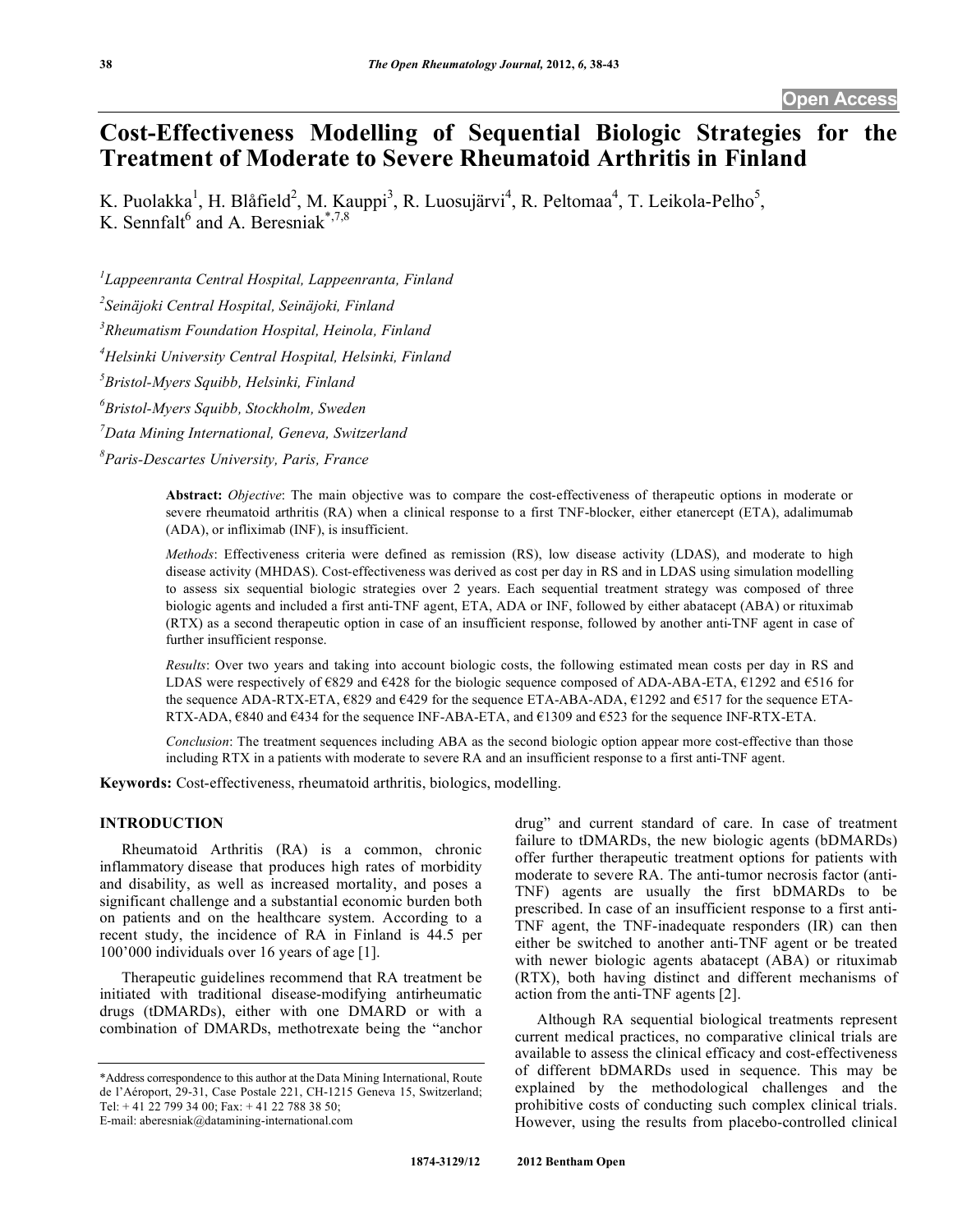trials for each bDMARDS, decision analytic models can be developed and simulation modelling can be used to compare different treatment sequences. Such models consist of robust mathematic and probabilistic formulas linking published clinical evidence and costs in clinical environments modelled to reflect local medical practices. This approach is aligned with the Outcome Measures in Rheumatology Clinical Trials (OMERACT) recommendations [3]. Results generated from advanced simulation modelling thus provide unique information on the expected effectiveness, overall costs, and cost-effectiveness of different biologic strategies in order to assist clinical decision-making, as well as resource allocation decisions from public health officials.

 In Finland, biologic agents can be prescribed in patients with moderate or severe RA. Hence, the objective of this advanced modelling study is to assess the effectiveness, costs and cost-effectiveness of different sequential biologic treatment strategies for managing moderate to severe RA in patients with an insufficient response to a first anti-TNF agent in Finland.

# **MATERIAL AND METHODOLOGY**

### **Effectiveness Inputs**

 Two clinically relevant success endpoints were chosen as effectiveness criteria [4]. Patients achieving a Disease Activity Score  $(DAS28)$  <2.6 were defined to be in remission state (RS), whereas patients achieving a score  $\leq 3.2$ were defined to be in low disease activity state (LDAS), and those with a score >3.2 were defined to be in moderate to high disease activity state (MHDAS).

 Effectiveness estimates of biological therapies in anti-TNF inadequate responders were derived directly from published clinical trials at the time of model development (Tables **1** and **2**). Data from randomised controlled clinical trials were used if they reported DAS status expressed in remission or LDAS rates at 6 months. Thus, the ATTAIN trial and long-term extension study were used for ABA [5,6], the open label ReAct trial for anti-TNF agents [7] and the REFLEX trial and open-label extension analysis for RTX [8,9]. The ATTAIN and REFLEX clinical trials were deemed comparable in terms of patients baseline characteristics (age, gender, disease duration and DAS28

score at baseline). In absence of published effectiveness data for INF or ETA at time of model development, the results of the ReAct trial, an open label study [7], were used as best surrogate evidence for all anti-TNF agents used as third biologic option. This was reinforced by the fact that although the ReAct study specifically concerns ADA, the results correlate well with those of the Karlsson JA study [10] which studied treatment response to anti-TNF switches, regardless of the anti-TNF agents used. For the purpose of modelling RTX re-treatment intervals, as most patients who received additional courses during RTX clinical trials (where the need for repeated courses were at physician's discretion based on specific response criteria) did so 24 weeks after the previous course, and as none were re-treated sooner than 16 weeks (RTX US Product monograph), the model set RTX retreatment intervals at 6 months in order to sustain a constant DAS28 response over time. The data sources are summarized in Tables **1** and **2**.

# **Costs Inputs**

 Resource utilization for these three disease activity states (RS, LDAS and MHDAS) was assessed by an expert panel of clinical rheumatologists to reflect current medical practices in Finland. The panel described ten RA resource utilization items: specialist visits, general practionners visits, nurse visits, rehabilitation care, laboratory tests, x-ray, hospitalization, ortheses (insoles, splints), devices for daily activities, and potential household workers. Unit costs from the public payer perspective were collected and simulated using distribution ranges for each item. Using a specific costing model, a computation of all costs distributions was performed to estimate the overall direct medical costs over 6 months. Similar costing methods were used and published for other European countries [11]. Biologic drug costs were estimated based on the 2009 price lists and recommended dosing in Finland. All direct medical costs were estimated per 6-month intervals.

# **Model Structure**

 Simulation models represent a type of decision trees which allow to compute variable distributions. Twelve separate models were developed to simulate 6 sequences composed of 3 biologic agents using two "success"

|  | Table 1. Summary of Effectiveness Probabilities (Percentage of Patients Achieving LDAS) |  |  |  |
|--|-----------------------------------------------------------------------------------------|--|--|--|
|--|-----------------------------------------------------------------------------------------|--|--|--|

| <b>Biologic Agent</b>                  |                        | %LDAS | <b>Source</b>                                  |
|----------------------------------------|------------------------|-------|------------------------------------------------|
| Abatacept after IR to anti-TNF therapy | Induction -Month 12    | 18.3% | $ATTAIN + LTE$ study (Genovese 2007)           |
|                                        | Maintenance            |       |                                                |
|                                        | Month 18               | 24.2% | $ATTAIN + LTE$ study (Genovese 2007)           |
|                                        | Month 24               | 28%   | $ATTAIN + LTE$ study (Genovese 2007)           |
| <b>Anti-TNF</b> agents                 | Induction - Month 18   | 11%   | REACT trial (Bombardieri 2007)                 |
|                                        | Maintenance - Month 24 | 21.5% | ATTAIN reanalysis afterIR to 2 anti-TNF agents |
| Rituximab after IR to anti-TNF therapy | Induction - Month 12   | 13%   | $REFLEX + LTE$ study (Keystone 2007)           |
|                                        | Maintenance            |       |                                                |
|                                        | Month 18               | 25%   | $REFLEX + LTE$ study (Keystone 2007)           |
|                                        | Month 24               | 29%   | Keystone (EULAR 2007)                          |
| <b>DMARDS</b>                          | Month 24               | $5\%$ | Clinical experts opinion                       |

IR = Insufficient Response.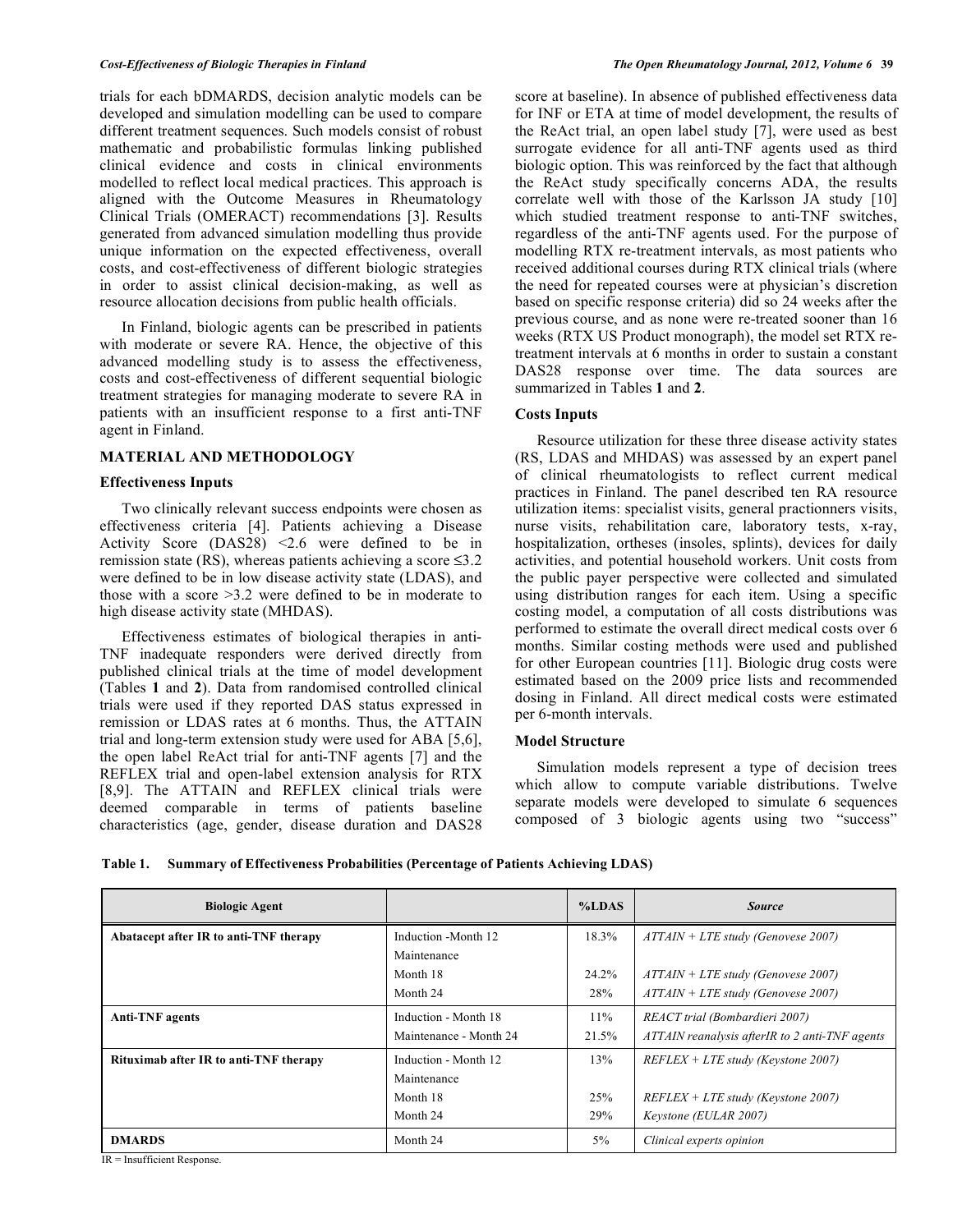| <b>Biologic Agent</b>                  |                        | %RS   | <b>Source</b>                                   |
|----------------------------------------|------------------------|-------|-------------------------------------------------|
| Abatacept after IR to anti-TNF therapy | Induction -Month 12    | 11.1% | $ATTAIN + LTE$ study (Genovese 2007)            |
|                                        | Maintenance            |       |                                                 |
|                                        | Month 18               | 13.9% | $ATTAIN + LTE$ study (Genovese 2007)            |
|                                        | Month 24               | 17.1% | $ATTAIN + LTE$ study (Genovese 2007)            |
| <b>Anti-TNF</b> agents                 | Induction - Month 18   | $4\%$ | REACT trial (Bombardieri 2007)                  |
|                                        | Maintenance - Month 24 | 14.4% | ATTAIN reanalysis after IR to 2 anti-TNF agents |
| Rituximab after IR to anti-TNF therapy | Induction - Month 12   | 6%    | $REFLEX + LTE$ study (Keystone 2007)            |
|                                        | Maintenance            |       |                                                 |
|                                        | Month 18               | 13%   | $REFLEX + LTE$ study (Keystone 2007)            |
|                                        | Month 24               | 12%   | Keystone (EULAR 2007)                           |
| <b>DMARDS</b>                          | Month 24               | $1\%$ | Clinical experts opinion                        |

| Table 2. Summary of Effectiveness Probabilities (Percentage of Patients Achieving RS) |  |
|---------------------------------------------------------------------------------------|--|
|                                                                                       |  |

IR= Insufficient response.

endpoints (RS or LDAS)[4,12-14]. In the simulation models developed for this study, each new biologic drug introduced in the sequence is maintained as long as the clinical response is adequate, i.e., achieving at least LDAS. In case of an insufficient response, treatment switches are allowed at each 6-month time points. In order to reflect a population of anti-TNF inadequate responders, all the sequences assume an insufficient response to the first anti-TNF agent appearing in each sequence, meaning that the first anti-TNF was not efficacious in all patients at the end of the first 6 months. The following sequences were modelled accordingly: Sequence A: ADA-ABA-ETA; Sequence B: ADA-RTX-ETA; Sequence C: ETA-ABA-ADA; Sequence D: ETA-RTX-ADA; Sequence E : INF-ABA-ETA; Sequence F: INF-RTX-ETA.

 In sequence A and B, the first anti-TNF is ADA. Hence, this means that in sequence A, patients are switched to ABA after the first 6-month interval. In case of insufficient response to ABA, ETA is then used as the third potential biologic agent (Fig. **1**). In sequence B, patients are first switched to RTX, after which ETA is used in case of an insufficient response to RTX. Similarly, sequences C and D assume an insufficient response to ETA, after which patients are switched to either ABA (sequence C) or RTX (sequence D), and further switched to ADA in case of further insufficient response to these agents. Sequences E and F assume an insufficient response to INF. In sequence E, patients are then switched to ABA, and then to ETA in case of further insufficient response, while in sequence F, patients are switched to RTX, and ultimately to ETA in case of further insufficient response. The model assumed that patients failing three biologic options would be maintained on tDMARDS with a residual effectiveness of achieving RS and LDAS estimated at 1% and 5%, respectively.

 Mean values and standard deviations of the model outputs - costs, effectiveness, and mean cost-effectiveness over 2 years - were generated by 10'000 Monte-Carlo simulations. This approach, also called "probabilistic sensitivity analysis", allows to screen all possible values of a given parameter according to its distribution and to recalculate the results with standard deviations. Two-group means tests with known variances were performed to calculate potential significant differences between treatment strategies. As no Incremental cost-effectiveness ratio (ICER between two strategies = difference in costs / difference in effectiveness ) thresholds exist, the results are expressed as mean cost-effectiveness values to allow comparisons between the different treatment sequences. In this particular context, ICERs would otherwise be extremely difficult if not impossible to interpret.

#### **RESULTS**

 Direct medical costs of managing RA in Finland (excluding the cost of biological therapies) were estimated at  $\epsilon$ 527 (SD=123) over 6 months for patients achieving RS,  $\epsilon$ 2724 (SD=1131) for patients achieving LDAS, and  $\epsilon$ 5600 (SD=2243) for patients in MHDAS. Hence, achieving LDAS or remission was associated with lower medical costs (Fig. **1**). Key costs drivers were hospitalization and medical visits.

 Costs per day in RS or per day in LDAS, were respectively  $E829$  (SD=85) and  $E428$  (SD=45) for the biologic sequence A (ADA-ABA-ETA),  $\epsilon$ 1292 (SD=136) and  $\epsilon$ 516 (SD=56) for sequence B (ADA-RTX-ETA),  $\epsilon$ 829 (SD=85) and  $E(429)$  (SD=46) for sequence C (ETA-ABA-ADA),  $\epsilon$ 1292 (SD=136) and  $\epsilon$ 517 (SD=56) for sequence D (ETA-RTX-ADA),  $6840$  (SD=85) and  $6434$  (SD=45) for the sequence E (INF-ABA-ETA), and  $\epsilon$ 1309 (SD=136) and  $\epsilon$ 523 (SD=56) for sequence F (INF-RTX-ETA). Significant differences in cost-effectiveness ratios were observed between sequences A and B ( $p \le 0.01$ ), C and D ( $p \le 0.01$ ), as well as E and F  $(p<0.01)$  favouring sequences containing ABA *vs* RTX.

#### **DISCUSSION**

 After taking into account all relevant clinical data and the Finnish public health care system perspective and constraints, our models generated original results showing that sequences including ABA appear more efficacious and cost-effective than similar sequences including RTX for patients with moderate to severe RA, who have experienced insufficient response to a first anti-TNF agent. Our results also clearly establish the relation between disease activity and medical resources. One of the most important issues in the creation of valid medico-economic models is the use of clinical effectiveness endpoints that are clinically meaningful and consistent across different settings. Selecting objective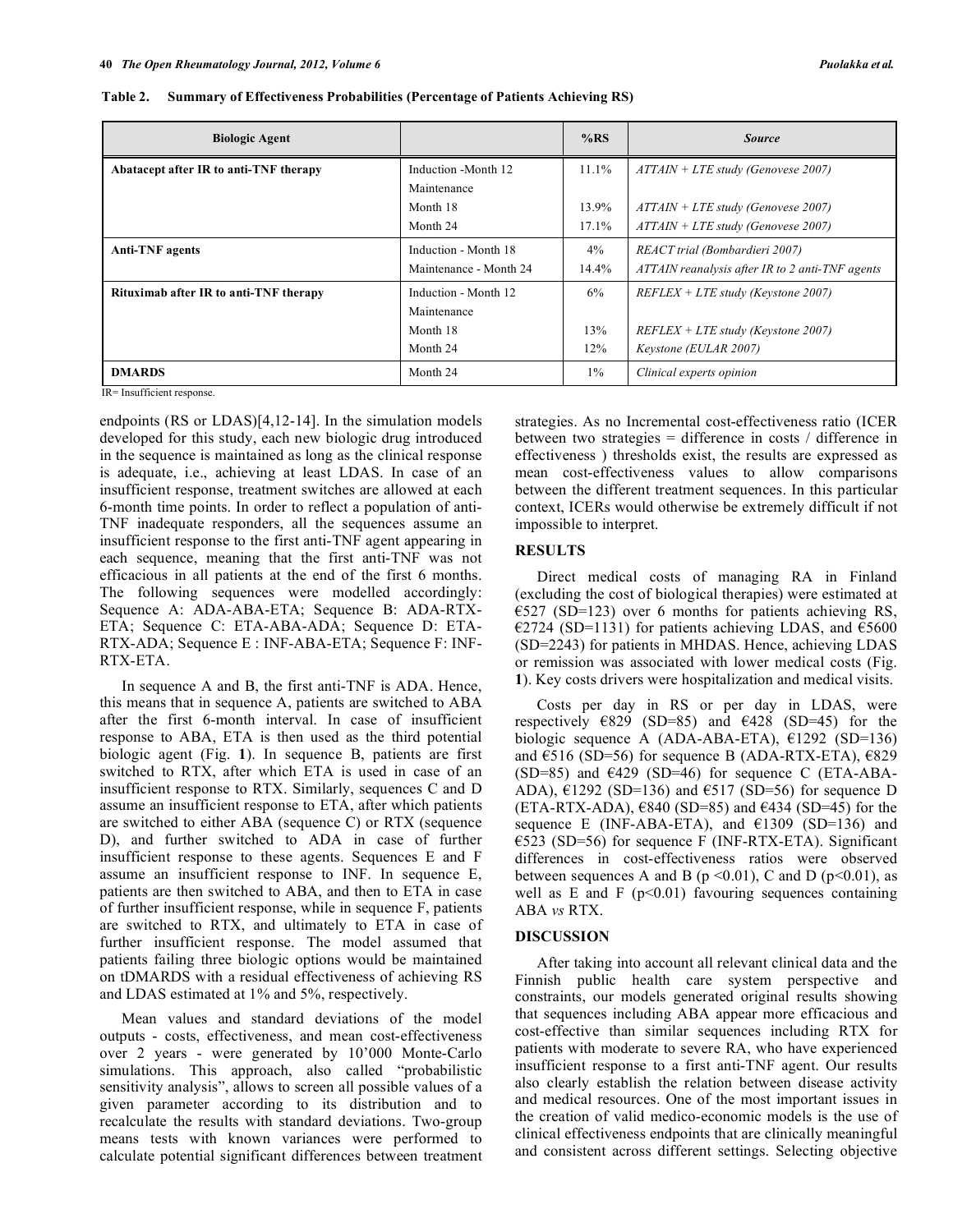

**Fig. (1).** Exemple of sequence A model structure with remission as effectiveness endpoint.

and consistent clinical outcomes allow to define clinical effectiveness for a given treatment more accurately and to compare across different treatment strategies for a specific patient population.

 In lack of head-to-head clinical studies, which would allow to compare the clinical efficacy and cost-effectiveness of various sequential treatment strategies, modelling such comparative studies is an important and valid way to address the problem [15]. In particular, creating advanced simulation models requires expert validation of clinical assumptions and effectiveness endpoints. Achieving a state of remission or low disease activity being the therapeutic targets when treating RA, dichotomous approaches to effectiveness (success/no-success) are clinically meaningful and are generally more easily interpreted than continuous measures [4]. Success cut-off endpoints are also the standard outcomes reported in clinical trials [5,7,9]. However, because the DAS28 is an "ordinal score" (all degrees are not equal), it would be methodologically incorrect to calculate costeffectiveness ratios such as "cost per unit of DAS28" or "cost per unit of HAQ", even though such approaches using the HAQ have already been published [16]. Using a dichotomous approach (success/no-success =remission/no remission or LDAS/no LDAS) of the DAS28 score appeared more clinically meaningful for the purpose of this study as achieving a remission is the ultimate goal of treating RA. As both the DAS28 and HAQ scales are "ordinal" and not "cardinal" (all degrees are equal), not only effectiveness criteria expressed in "achieving remission" or "achieving LDAS" are clinically meaningful, but cost-effectiveness calculations also require fewer assumptions. This is also why such approaches appear more methodologically robust, as already published in Canada by Russel *et al.,* [4], in France by Saraux *et al.,* [12], in Italy by Cimmino *et al.,* [13] and in Spain by Beresniak *et al.,* [14].

 If designed and performed correctly, simulation models allow to assess and compare the potential benefits of different sequential strategies, and to select those that appear the most cost-effective and beneficial to patients. The advantages of modelling approaches are especially salient in chronic progressive diseases where most health gains and any potential economic benefits of different treatments often become evident only in the long-term, which typically goes far beyond the scope of most clinical trials.

 Concerning this model's assumptions and limitations, biologic treatments switches were allowed after 6-month intervals in case of insufficient response. While treatment switches may occur sooner in medical practice, this assumption was endorsed due to the fact that most clinical trials report effectiveness data at 6 months time points. Furthermore, the model considers that RTX potential retreatments occur at 6-month intervals because only 6 months time points were reported in the publications at the time of model development [9]. This assumption does however imply a sustained efficacy for RTX over time, and thus, does not take into account the potential observed "flares" which may occur beyond that time point. While this assumption for RTX could be seen as overestimating the actual efficacy of RTX when compared with similar sequences including ABA, assuming RTX re-treatments at 9 months (instead of 6 months) would actually not significantly impact the model results. This is because this would concern only very few patients in the final branches of the model. Furthermore, the model did not assess the switch of one anti-TNF agent with another anti-TNF agent because anti-TNF "cycling" is not a current practice in Finland, and published scientific evidence shows that an insufficient response due to a loss of efficacy to a first anti-TNF agent is likely to lead to a similar response to a 2nd and 3rd anti-TNF agent (which is also referred to as a "class effect" because of their similar mechanism of action). Hence, Cost-effectiveness of treatment sequences using up to 2 and 3 anti-TNF agents successively were assessed in France, Spain and Italy [12- 14] and did not show any significant clinical improvement.

 Finally, the model assumes that a potential remission or LDAS are be sustained over the 6-month treatment interval. This assumption was deemed appropriate by the expert panel at it appears to be consistent with the medical practices in Finland. In addition, as the time horizon of the model is limited to 2 years, this allows to include published clinical evidence from randomized clinical trials. Hence, as no long term effectiveness assumptions had to be made compared to published lifetime cost-effectiveness models in RA [17], this represents a significant advantage as it reduces the uncertainty of long-term assumptions. And while the relationship between DAS scores and costs is well established, it is worth noting that the DAS does not capture all aspects of Quality of Life (QOL) improvement, which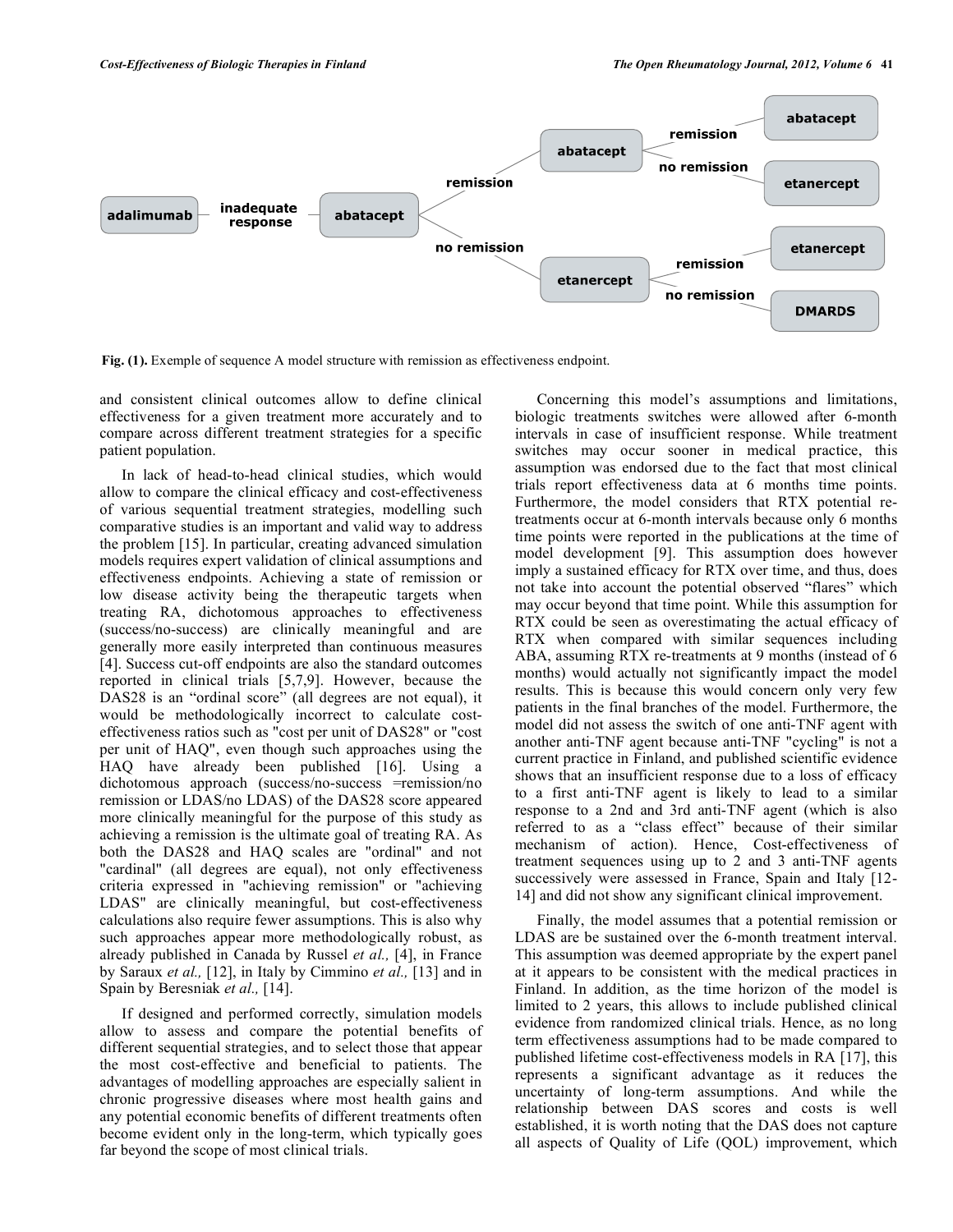should be considered separately to their full merit. Furthermore, as it is not the purpose of one clinical indicator to capture all dimensions of life, QOL dimensions should be collected separately using appropriate validated instruments.

 Regarding the optimal criterion for cost-effectiveness assessments in RA, this has been a subject of debate and has even resulted in misleading use of concepts. Many published "cost-effectiveness" models are in fact cost-utility models, using "Quality Adjusted Life Years" (QALY) as subjective outcome measure [15,18-20]. The QALY method has received criticism, not only because different utility instruments (such as HUI, EQ5D or SF-6D questionnaires) generate statistically divergent utility scores in the same RA population, but because they can also lead to widely different cost-utility ratios [21-24]. This is raising much ethical questions, which also explains why the cost-utility (QALY ) approach is now banned from key countries such as USA, Germany and France [25]. For these reasons, real cost-effectiveness analyses based on "clinically meaningful outcomes" are increasingly recommended for being methodologically more transparent, consistent and reliable for assessing novel treatments [15] and to support health care decision making [22]. In addition, it is worth noting that no significant relationship has been established between DAS and survival rates [26], as most clinical trials do not contain adequate power or follow up to differentiate mortality benefits in RA with one intervention versus another. This explains why most economic models have not included mortality as a treatment-specific consequences [3,27]. Because patient registries are not designed to allow any treatment comparisons, but to assess resource utilization and medical practices, effectiveness data reported in registries were not taken into account in order to avoid potential selection bias. The present results are based on published clinical data and should be updated accordingly with upcoming clinical evidence. Economic analyses in RA should also ideally consider total direct and indirect costs associated with the disease [28]. Since the costs are calculated from the public payer perspective, indirect costs, such as patient's workability, were not considered in the model. Given that RA indirect costs are considerable (i.e., loss of income due to lost work days, change in employment or salary, productivity loss, long-term disability), the overall costeffectiveness and value of different biological strategies is likely understated.

## **CONCLUSION**

 In summary, RS and LDAS are associated with lower medical costs compared to MHDAS. The results of this simulation model based on these published clinical outcomes suggest that treatment sequences of biologic agents including ABA as second biologic option are more efficacious and cost-effective than similar sequences including RTX in patients with moderate or severe RA and with an insufficient response to a first anti-TNF agent

#### **ACKNOWLEDGEMENT**

Declared none

#### **CONFLICT OF INTEREST**

 This work has been supported by an unrestrictive grant from Bristol-Myers Squibb. Two authors are employees of Bristol-Myers Squibb (T. Leikola-Pelho and K. Sennfalt).

#### **REFERENCES**

- [1] Puolakka K, Kautiainen H, Pohjolainen T, Virta L. Rheumatoid arthritis remains a threat to work productivity: a nationwide registerbased uncidence study from finland. Scand J Rheumatol 2010; 39: 436-8.
- [2] Hyrich K, Lunt M, Watson K, Symmons D, Silman A. Register BSfRB. Outcomes after switching from one anti-tumor necrosis factor alpha agent to a second anti-tumor necrosis factor alpha agent in patients with rheumatoid arthritis: results from a large UK national cohort study. Arthritis Rheum 2007; 56: 13-20.
- [3] Gabriel S, Drummond M, Maetzel A*, et al.* Omeract 6 economics working group report: a proposal for a reference case for economic evaluation in rheumatoid arthritis. J Rheumatol 2003; 30: 887-90.
- [4] Russell A, Beresniak A, Bessette L*, et al.* Cost-effectiveness modeling of abatacept versus other biologic agents in dmards and anti-tnf inadequate responders for the management of moderate to severe rheumatoid arthritis. Clin Rheumatol 2008; 28(4): 403-12.
- [5] Genovese M, Schiff M, Luggen M*, et al.* Efficacy and safety of the selective co-stimulation modulator abatacept following 2 years of treatment in patients with rheumatoid arthritis and an inadequate response to anti-tumour necrosis factor therapy. Ann Rheum Dis 2008; 67: 547-54.
- [6] Genovese M, Becker J, Schiff M*, et al.* Abatacept for rheumatoid arthritis refractory to tumor necrosis factor alpha inhibition. N Engl J Med 2005; 353: 1114-23.
- [7] Bombardieri S, Ruiz A, Fardellone P*, et al.* Effectiveness of adalimumab for rheumatoid arthritis in patients with a history of tnf-antagonist therapy in clinical practice. Rheumatology 2007; 46: 1191-9.
- [8] Cohen S, Emery P, Greenwald M*, et al.* Rituximab for rheumatoid arthritis refractory to anti-tumor necrosis factor therapy: results of a multicenter, randomized, double-blind, placebo-controlled, phase iii trial evaluating primary efficacy and safety at twenty-four weeks. Arthritis Rheum 2006; 54: 2793-806.
- [9] Keystone E, Fleischmann R, Emery P*, et al.* Safety and efficacy of additional courses of rituximab in patients with active rheumatoid arthritis. Arthritis Rheum 2007; 56: 3896-908.
- [10] Karlson J, Kristensen L, Kapetanovic M, Gulfe A, Saxne T, Geborck P. Treatment response to a second or third tnf-inhibitor in ra: Results from the south swedish arthritis treatment group register. Rheumatology 2008; 47: 507-13.
- [11] Beresniak A, Gossec L, Goupille P*, et al.* Direct cost-modeling of rheumatoid arthritis according to disease activity categories in France. J Rheumatol 2011; 38(3): 439-45.
- [12] Saraux A, Gossec L, Goupille P*, et al.* Cost-effectiveness modelling of biological treatment sequences in moderate to severe rheumatoid arthritis in france. Rheumatology (Oxford) 2010; 49: 733-40.
- [13] Cimmino M, Leardini G, Salaffi F*, et al.* Assessing the costeffectiveness of biologic agents for the management of moderateto-severe rheumatoid arthritis in anti-tnf inadequate responders in italy: A modelling approach. Clin Exp Rheumatol 2011; 29(4): 633-41.
- [14] Beresniak A, Ariza-Ariza R, Garcia-Llorente J, Ramirez-Arellano A, Dupont D. Modelling cost-effectiveness of biologic treatments based on disease activity scores for the management of rheumatoid arthritis in Spain. Int J Inflam 2011; 2011; 727634.
- [15] Beresniak A, Russell A, Haraoui B, Bessette L, Bombardier C, Duru G. Advantages and limitations of utility assessment methods in rheumatoid arthritis. J Rheumatol 2007; 34: 2193-200.
- [16] Osiri M, Kamolratanakul P, Maetzel A, Tugwell P. Cost effectiveness analysis of disease modifying antirheumatic drugs in rheumatoid arthritis. Rheumatol Int 2007; 27: 1063-9.
- [17] Davies A, Cifaldi M, Segurado O, Weisman M. Cost-effectiveness of sequential therapy with tumor necrosis factor antagonists in early rheumatoid arthritis. J Rheumatol 2009; 36: 16-26.
- [18] Kielhorn A, Porter D, Diamantopoulos A, Lewis G. Uk cost-utility analysis of rituximab in patients with rheumatoid arthritis that failed to respond adequately to a biologic disease-modifying antirheumatic drug. Curr Med Res Opin 2008; 24: 2639-50.
- [19] Vera-Llonch M, Massarotti E, Wolfe F*, et al.* Cost-effectiveness of abatacept in patients with moderately to severely active rheumatoid arthritis and inadequate response to tumor necrosis factor-alpha antagonists. J Rheumatol 2008; 35: 1745-53.